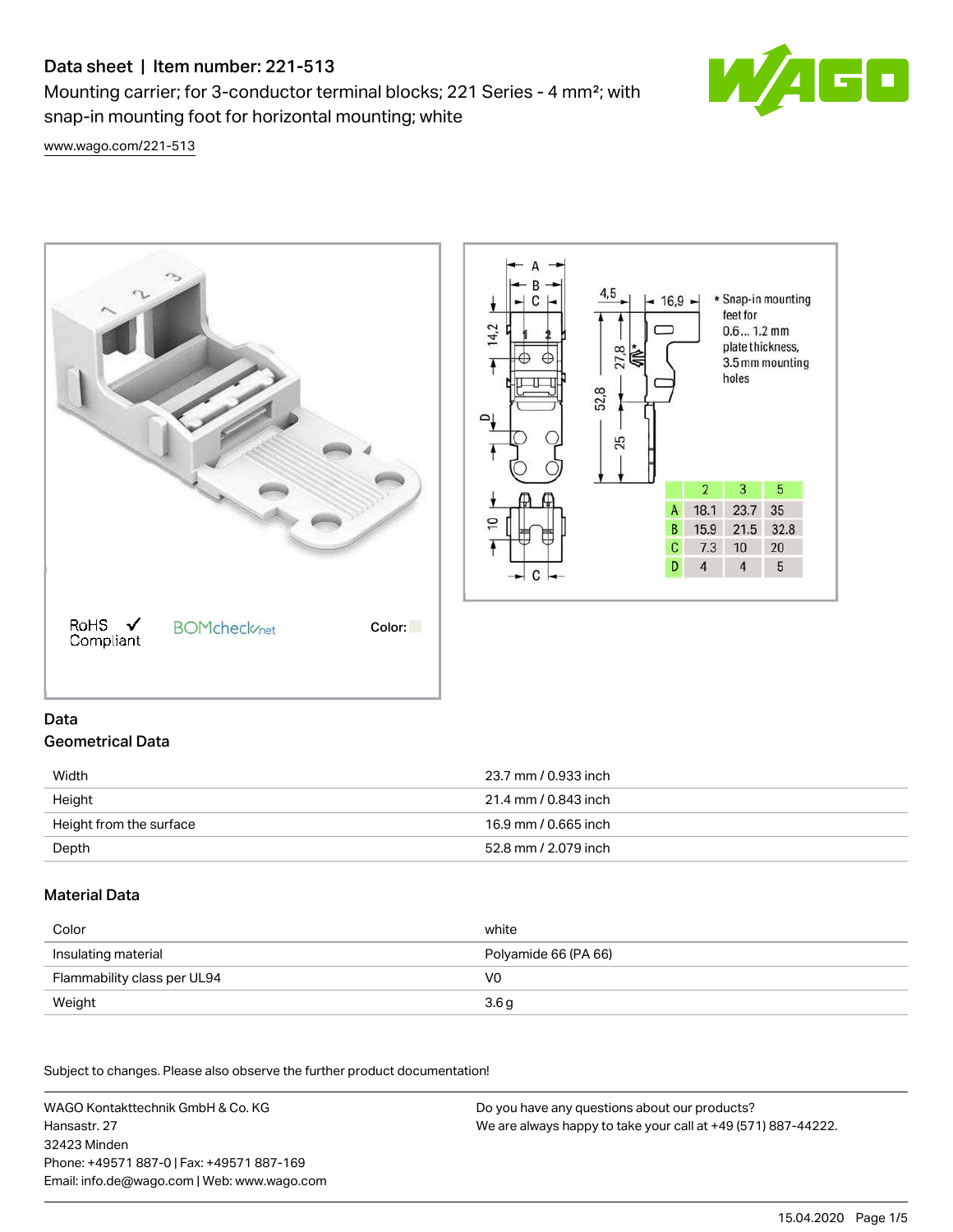

### Commercial data

| Packaging type     | <b>BOX</b>    |
|--------------------|---------------|
| Country of origin  | CΝ            |
| GTIN               | 4055143640855 |
| Customs Tariff No. | 39269097900   |

### **Counterpart**

| <b>Downloads</b><br><b>Documentation</b> |              |               |          |
|------------------------------------------|--------------|---------------|----------|
| <b>Bid Text</b>                          |              |               |          |
| 221-513                                  | Feb 19, 2019 | xml           | Download |
| GAEB X81 - Datei                         |              | 2.8 kB        |          |
| 221-513                                  | Jan 4, 2018  | doc           | Download |
| doc - Datei                              |              | 24.6 kB       |          |
| <b>Additional Information</b>            |              |               |          |
| Technical explanations                   | Apr 3, 2019  | pdf<br>2.1 MB | Download |

### CAD/CAE-Data

CAD data

| 2D/3D Models 221-513 | URL | Download |
|----------------------|-----|----------|
|                      |     |          |

### Installation Notes

Subject to changes. Please also observe the further product documentation!

WAGO Kontakttechnik GmbH & Co. KG Hansastr. 27 32423 Minden Phone: +49571 887-0 | Fax: +49571 887-169 Email: info.de@wago.com | Web: www.wago.com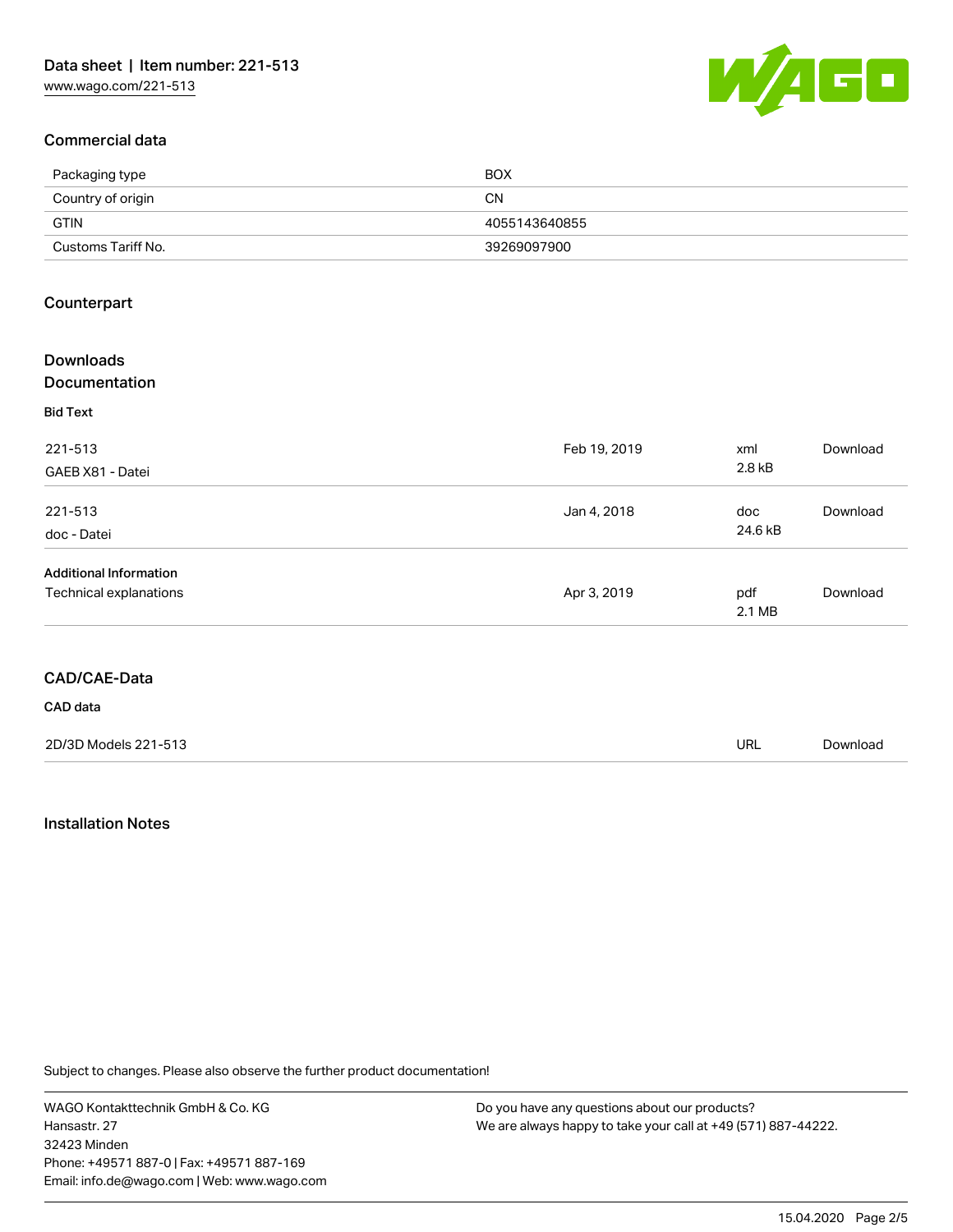## Data sheet | Item number: 221-513 [www.wago.com/221-513](http://www.wago.com/221-513)





Inserting a connector into the mounting carrier.

### Inserting a conductor



Inserting a conductor.





Removing a connector from the mounting

carrier.



Horizontal screw mounting **Vertical screw mounting Community** Horizontal mounting via snap-in foot

Subject to changes. Please also observe the further product documentation!

WAGO Kontakttechnik GmbH & Co. KG Hansastr. 27 32423 Minden Phone: +49571 887-0 | Fax: +49571 887-169 Email: info.de@wago.com | Web: www.wago.com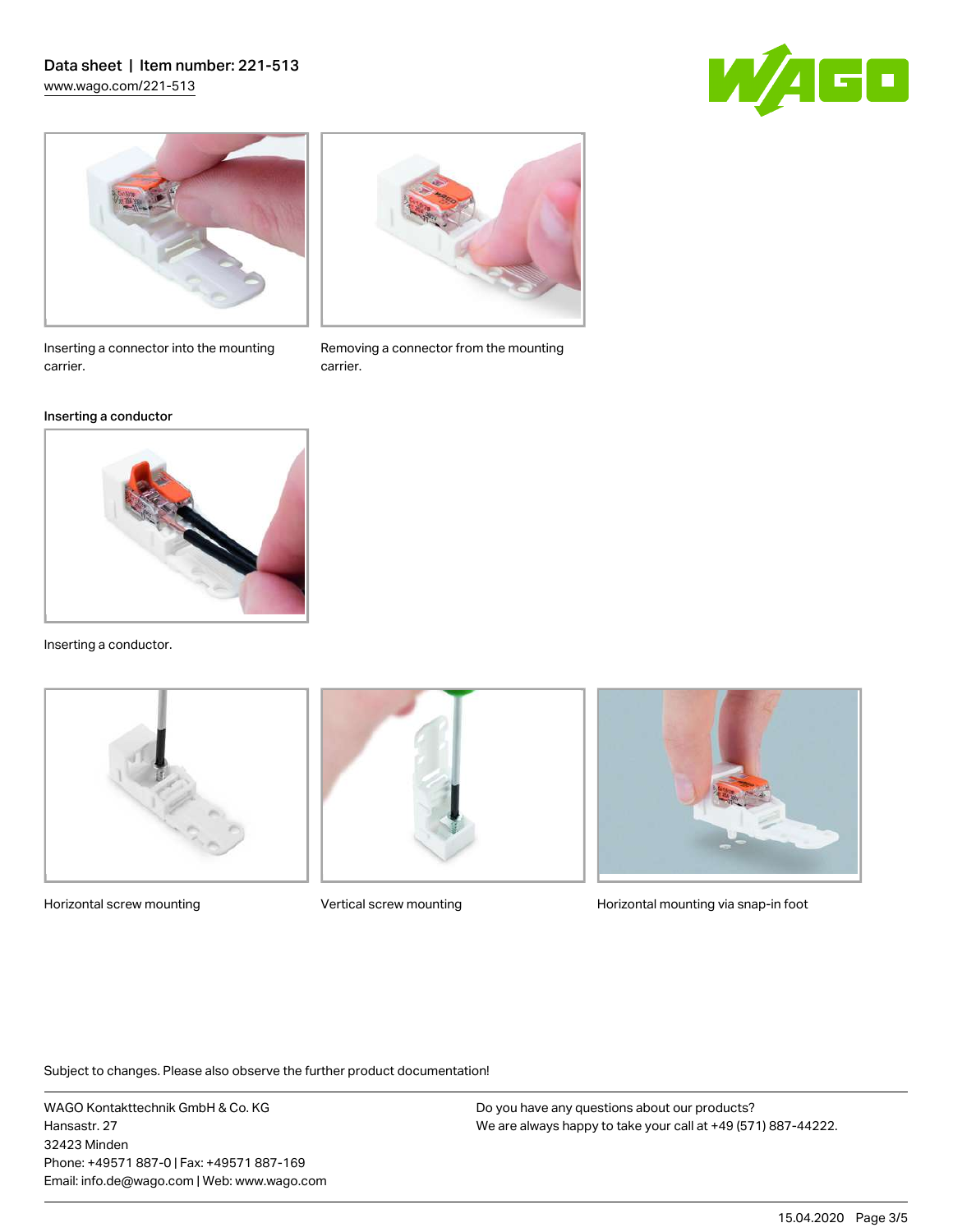



Vertical mounting via snap-in foot

#### Strain Relief





Use a cable tie to secure the conductors to The strain relief plate can be removed. the strain relief plate.

#### **Testing**



Testing a connector mounted on the carrier via test slot.

### Application

Subject to changes. Please also observe the further product documentation!

WAGO Kontakttechnik GmbH & Co. KG Hansastr. 27 32423 Minden Phone: +49571 887-0 | Fax: +49571 887-169 Email: info.de@wago.com | Web: www.wago.com